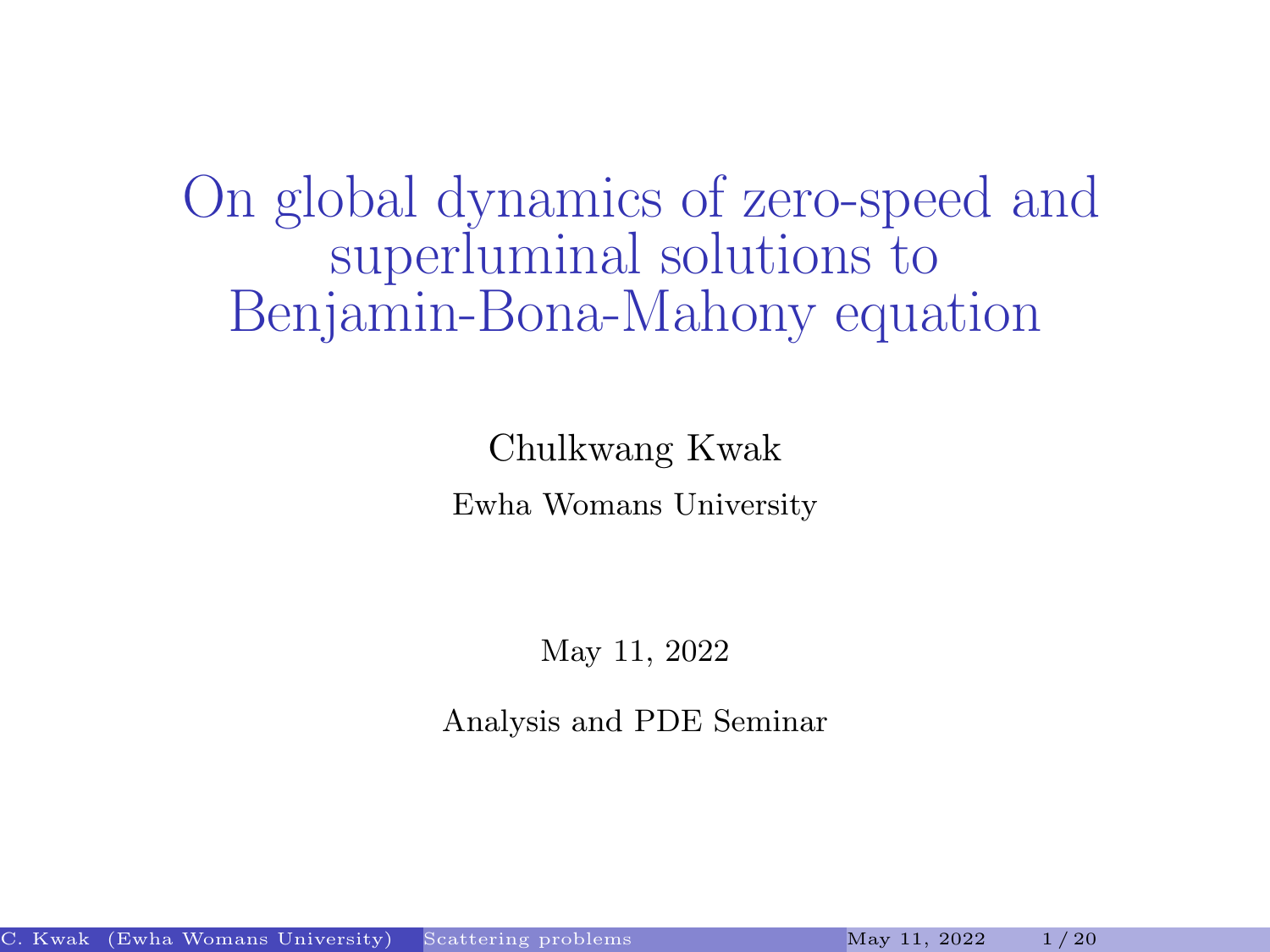#### This talk is based on the joint works

#### "Extended decay properties for generalized BBM equations"

with C. Muñoz

and

"On the Dynamics of Zero-Speed Solutions for Camassa–Holm-Type Equations"

with M. A. Alejo, M. F. Cortez, and C. Muñoz

- M. A. Alejo, M. F. Cortez, C. Kwak and C. Muñoz, On the Dynamics of Zero-Speed Solutions for Camassa–Holm-Type Equations, Int. Math. Res. Not. IMRN 2021, no. 9, 6543–6585.
- 螶 C. Kwak and C. Muñoz, Extended Decay Properties for Generalized BBM Equation. In: Miller P., Perry P., Saut JC., Sulem C. (eds) Nonlinear Dispersive Partial Differential Equations and Inverse Scattering. Fields Institute Communications, vol 83. Springer, New York, NY (2019) https://doi.org/10.1007/978-1-4939-9806-7 8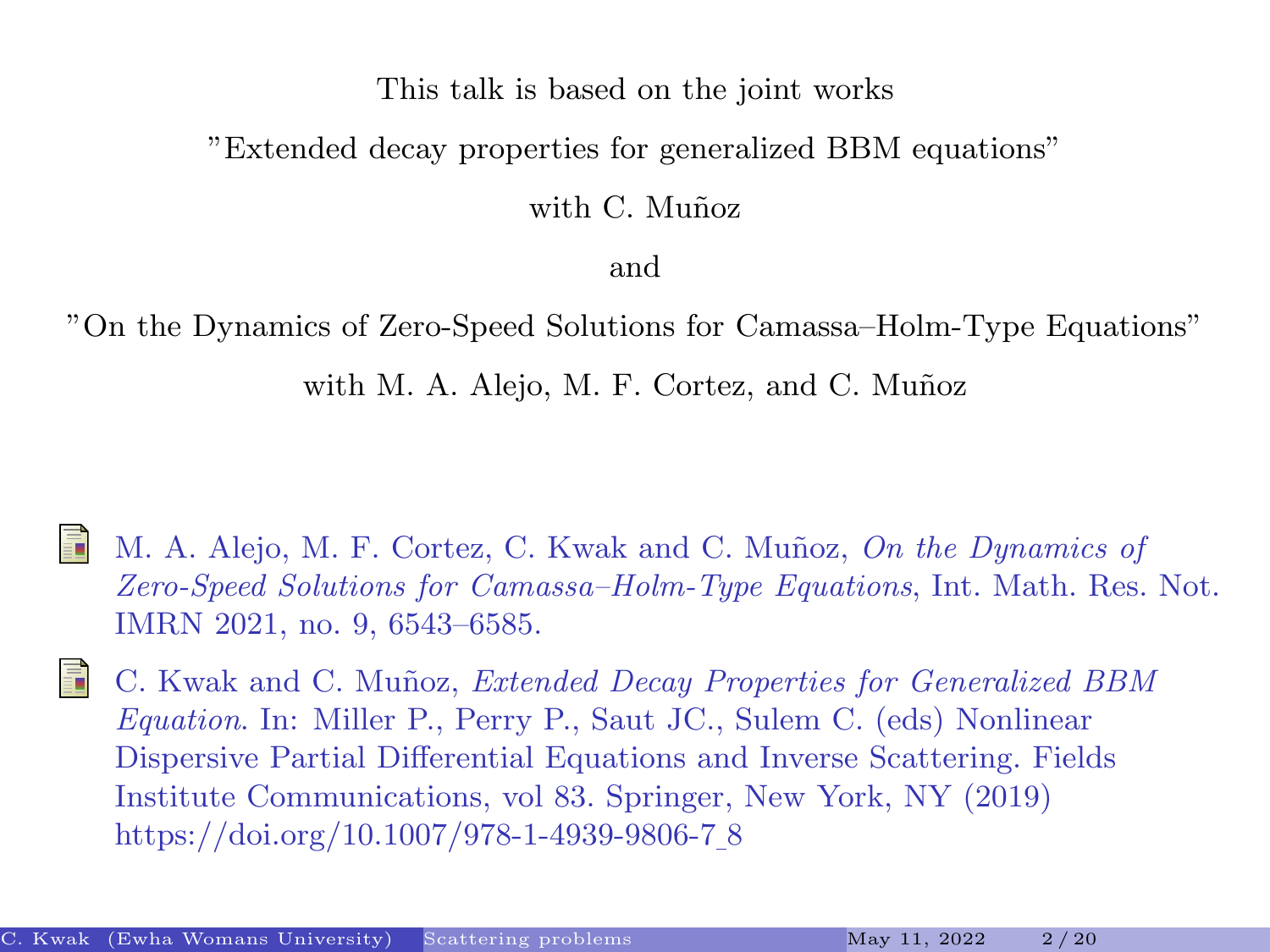## BBM equation

## The one dimensional Benjamin-Bona-Mahony (BBM) equation

(BBM) 
$$
(1 - \partial_x^2)\partial_t u + \partial_x (u + u^2) = 0
$$
,  $(t, x) \in \mathbb{R} \times \mathbb{R}$ .

- BBM equation describes a model for the unidirectional propagation of long-crested, surface water waves [\[1\]](#page-2-0)
- BBM equation is a regularized version of the KdV equation via the standard "Boussinesq trick" (replacing  $u_x$  by  $-u_t$ ).

(KdV) 
$$
\partial_t u + \partial_x (\partial_x^2 u - u + u^2) = 0
$$
,  $(t, x) \in \mathbb{R} \times \mathbb{R}$ .

- Simpler well-posedness and comparable qualitative behavior compared with the original KdV equation, but BBM is not integrable, unlike KdV [\[2,](#page-2-1) [3\]](#page-2-2)
- <span id="page-2-0"></span>T. B. Benjamin, J. L. Bona, and J. J. Mahony, (1972), Model Equations for Long Waves in Nonlinear Dispersive Systems, Philosophical Transactions of the Royal Society of London. Series A, Mathematical and Physical Sciences, 272 (1220): 47–78.
- <span id="page-2-1"></span>F J. L. Bona, W. G. Pritchard, and L. R. Scott, Solitary wave interaction, Physics of Fluids 23, 438 (1980).
- <span id="page-2-2"></span>E. Y. Martel, F. Merle, and T. Mizumachi, Description of the inelastic collision of two solitary waves for the BBM equation, Arch. Rat. Mech. Anal. May 2010, Volume 196, Issue 2, pp 517–574.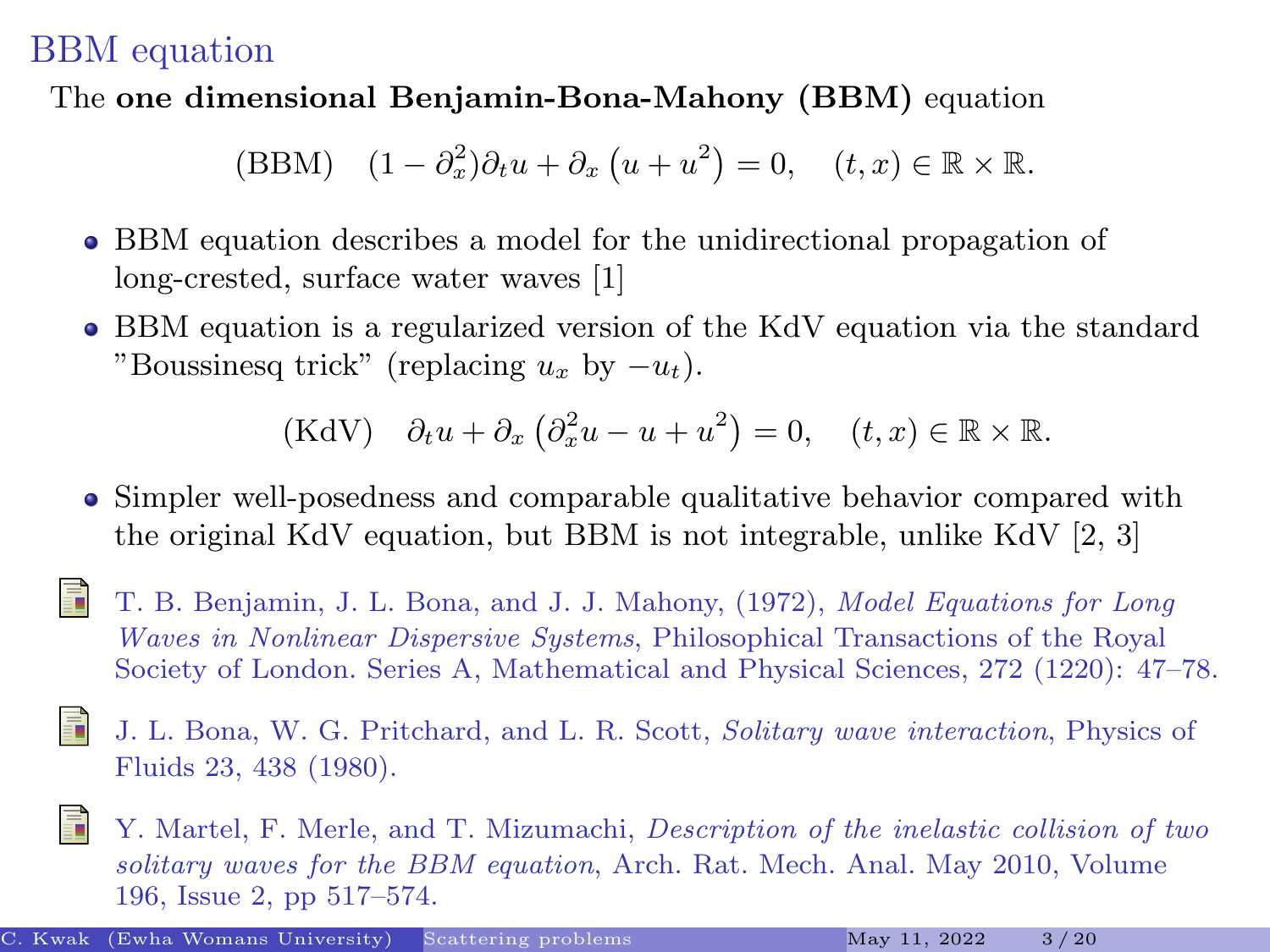## Generalized BBM equation

The following equation generalizes BBM equation to higher degree nonlinear cases

(gBBM) 
$$
(1 - \partial_x^2)\partial_t u + \partial_x (u + u^p) = 0
$$
,  $(t, x) \in \mathbb{R} \times \mathbb{R}$ ,  $p = 2, 3, \cdots$ .

gBBM equation has a Hamiltonian structure

$$
u_t = -\mathcal{D}\frac{\delta H}{\delta u}, \quad H(u) = \int_{\mathbb{R}} \frac{1}{2}u^2 + \frac{1}{p+1}u^{p+1}, \quad \mathcal{D} = \partial_x(1-\partial_x^2)^{-1}.
$$

• gBBM equation allows the following energy conservation law

$$
E[u](t) = \int_{\mathbb{R}} (u^2 + u_x^2)(t, x) dx = \int_{\mathbb{R}} (u^2 + u_x^2)(0, x) dx = E[u](0).
$$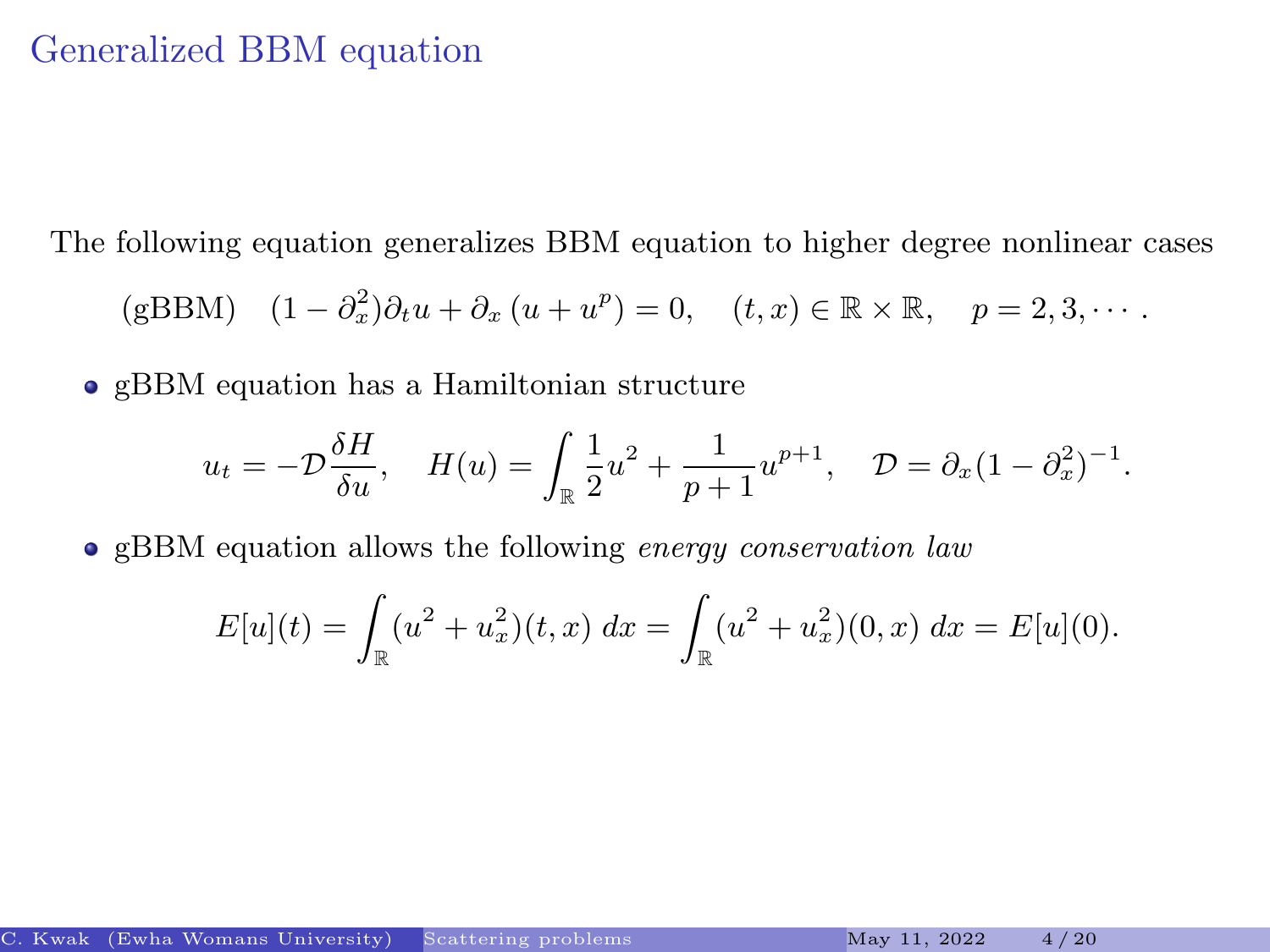## Solitary waves

**e** gBBM possesses solitary wave solutions of the form : for any  $c > 1$ 

$$
\varphi_c(t, x) := (c - 1)^{\frac{1}{p - 1}} Q\left(\sqrt{\frac{c - 1}{c}}(x - ct)\right),
$$
  

$$
Q(s) := \left(\frac{p + 1}{2\cosh^2(\frac{p - 1}{2}s)}\right)^{\frac{1}{p - 1}},
$$

is a solitary wave solution of (gBBM), moving to the right with speed  $c > 1$ .

• For 
$$
c^*(p) = 1
$$
, when  $p = 2, 3, 4, 5$ , and  $c^*(p) = \frac{(p-1)(2+\sqrt{2(p+3)})}{4(p+1)}$ , when

- $p \geq 6$ , it is known that
	- ightharpoonup is verified to  $c > c^*(p)$ ,  $\varphi_c(t, x)$  is stable [\[3,](#page-4-0) [1\]](#page-4-1)
	- $\triangleright$  when  $p \geq 6$  and  $1 < c < c^*(p)$ ,  $\varphi_c(c-ct)$  is unstable [\[2\]](#page-4-2)
- <span id="page-4-1"></span>K. El Dika, and Y. Martel, Stability of N solitary waves for the generalized BBM equations, Dyn. Partial Differ. Equ. 1 (2004), no. 4, 401–437.
- <span id="page-4-2"></span>P. E. Souganidis, W. A. Strauss, Instability of a class of dispersive solitary waves. Proc. Roy. Soc. Edinburgh Sect. A 114 (1990), no. 3-4, 195–212.
- <span id="page-4-0"></span>M. I. Weinstein, Existence and dynamic stability of solitary wave solutions of equations arising in long wave propagation. Comm. Partial Differential Equations 12 (1987), no. 10, 1133–1173.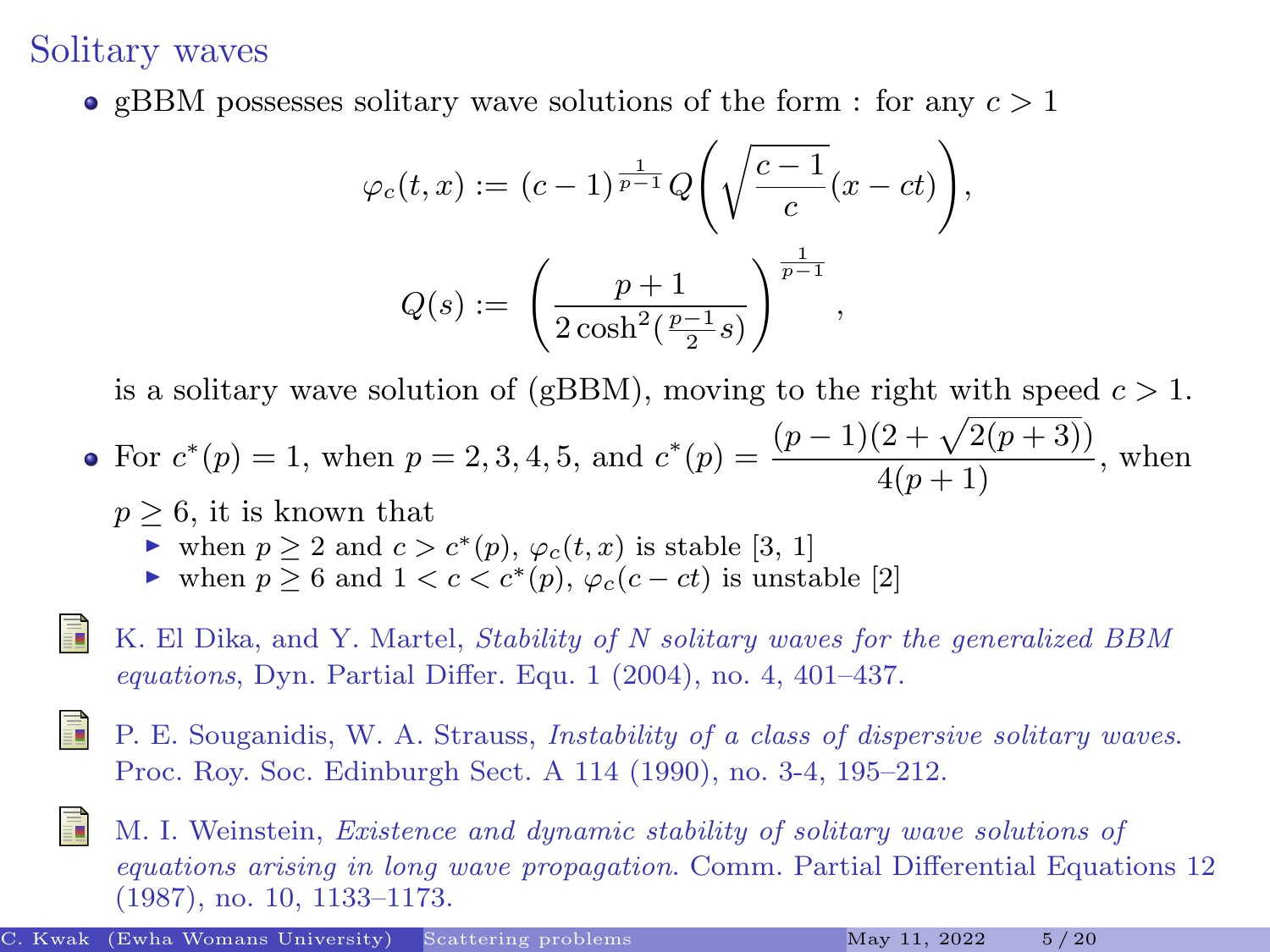## Solitary waves

**gBBM** equation has solitary waves with negative speed: for  $c > 0$  and p even,

$$
\varphi_c(t,x) := -(c+1)^{1/(p-1)} Q\Bigg(\sqrt{\frac{c+1}{c}}(x+ct)\Bigg),
$$

is solitary wave for (gBBM) [\[1\]](#page-5-0),

- It is never small in the energy space.
- No solitary waves with  $0 < c < 1$  exists for any p, and with  $c < 0$  for any odd p.
- <span id="page-5-0"></span>H. Kalisch, N. T. Nguyen, Stability of negative solitary waves, Electron. J. Differential Equations 2009, No. 158, 20 pp.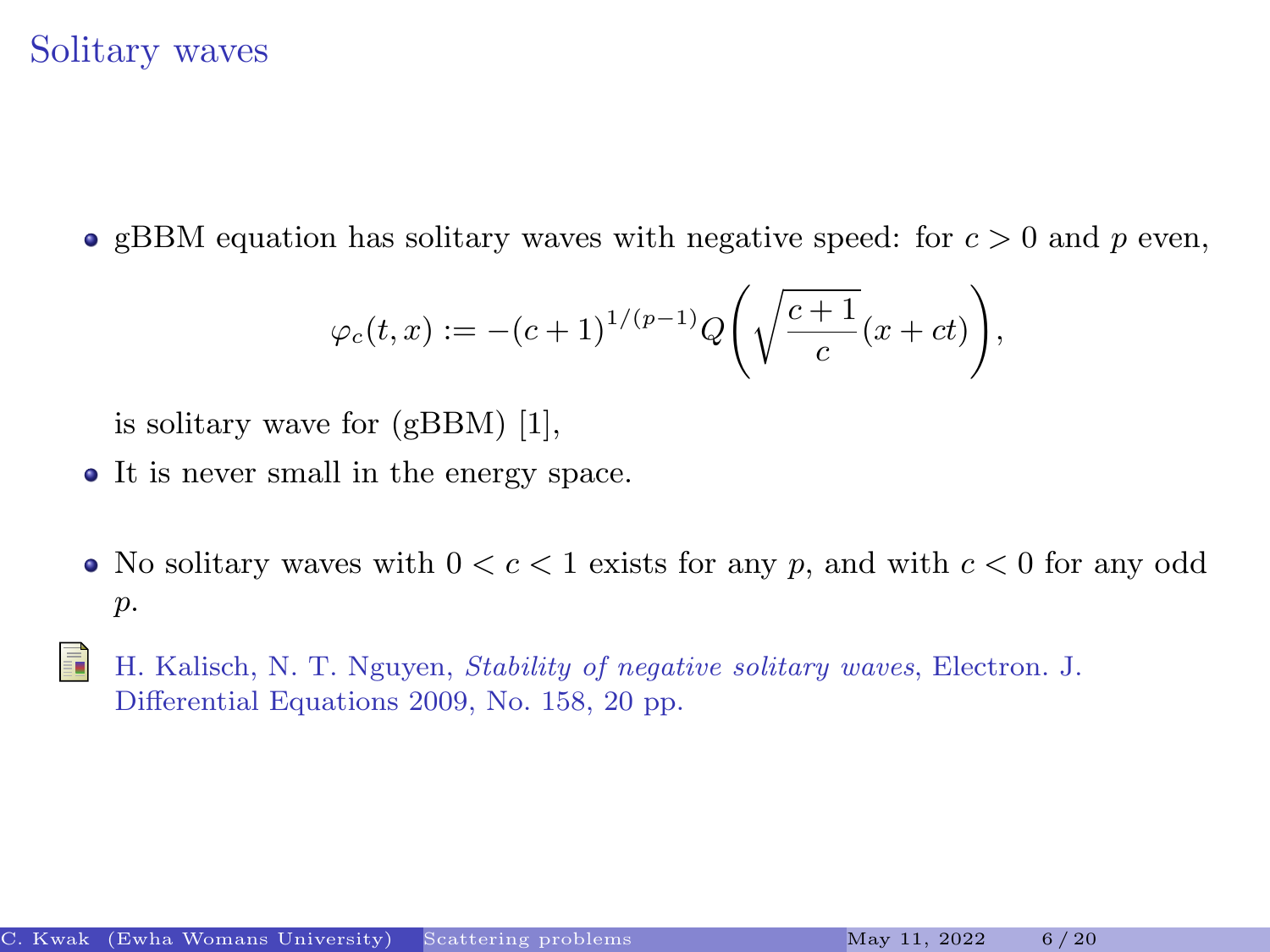## Main results

Decay of small global energy solutions in the exterior regions, i.e.,  $(-\infty, -at) \cup (bt, \infty), a > \frac{1}{2}$  $\frac{1}{8}$  and  $b > 1$ . To be more precise, let  $I_{ext}(t)$  be given by

$$
I_{ext}(t) := (-\infty, -at) \cup (bt, \infty), \quad t > 0.
$$

Then,

Theorem 1 - Decay in exterior region, K.-Muñoz (2019)

Let  $a > \frac{1}{8}$  and  $b > 1$  be given. Let  $u_0 \in H^1$  be such that, for some  $\varepsilon = \varepsilon(a, b) > 0$ small, one has

 $||u_0||_{H_1} < \varepsilon.$ 

Let  $u \in C(\mathbb{R}, H^1)$  be the corresponding **global (small) solution** of (gBBM) with initial data  $u(t = 0) = u_0$ . Then, there is strong decay to zero:

$$
\lim_{t \to \infty} ||u(t)||_{H^1(I_{ext}(t))} = 0.
$$

C. Kwak and C. Muñoz, Extended Decay Properties for Generalized BBM Equation. In: Miller P., Perry P., Saut JC., Sulem C. (eds) Nonlinear Dispersive Partial Differential Equations and Inverse Scattering. Fields Institute Communications, vol 83. Springer, New York, NY (2019) https://doi.org/10.1007/978-1-4939-9806-7 8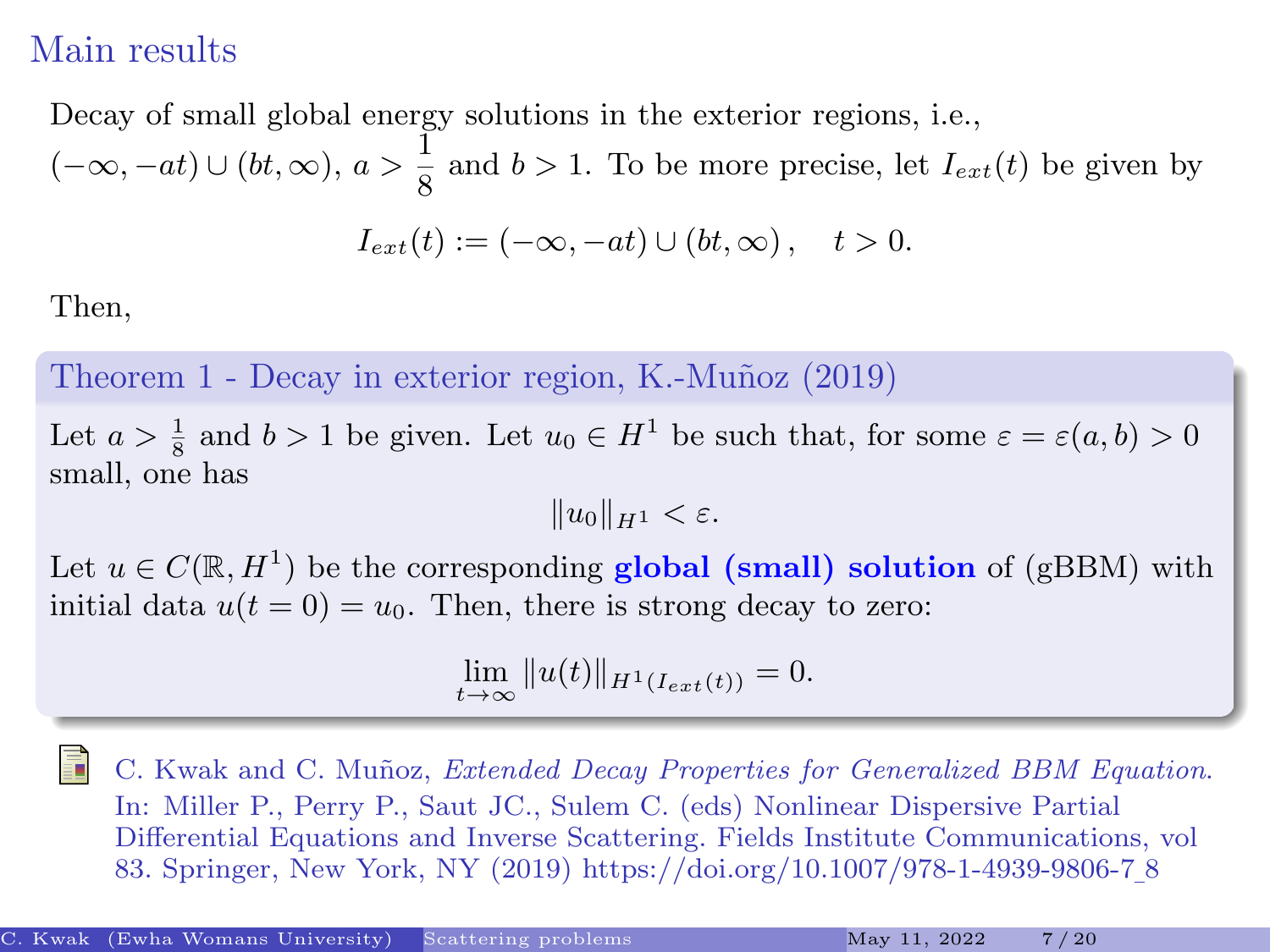# Exterior region

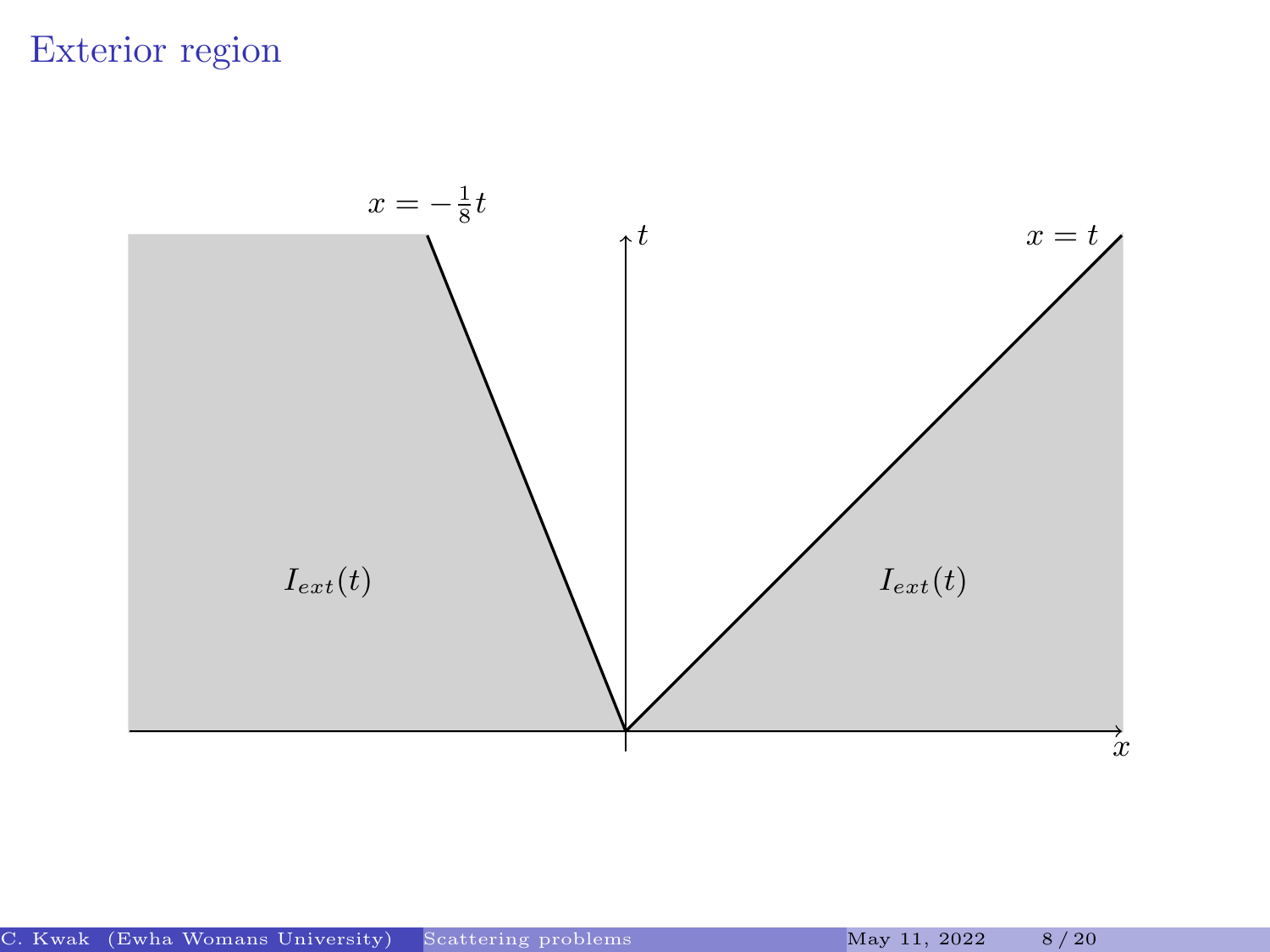### **Comments**

The proof of Theorem provides the mild rate of decay

$$
\int_2^{\infty} \int e^{-c_0|x+\sigma t|} \left( u^2 + u_x^2 \right) (t, x) dx dt \lesssim_{c_0} \varepsilon^2,
$$

where  $\sigma$  is fixed and such that  $\sigma = a$  or  $\sigma = -b$ .

- Theorem also considers the cases  $p = 2$  and  $p = 3$ , which are difficult to attain using standard scattering techniques because of very weak linear decay estimates of order  $O(t^{-1/3})$  [\[1\]](#page-8-0), and the presence of long range nonlinearities.
- The case of decay inside the interval  $(-\infty, -at)$  is in strong contrast with the similar decay problem for the KdV equation on the left, which has not been rigorously proved yet.
- Theorem is in concordance with the existence of small solitary waves for gBBM near  $x \sim t$ .
- <span id="page-8-0"></span>ā. J. Albert, On the Decay of Solutions of the Generalized Benjamin-Bona-Mahony Equation, J. Math. Anal. Appl. 141, 527–537 (1989)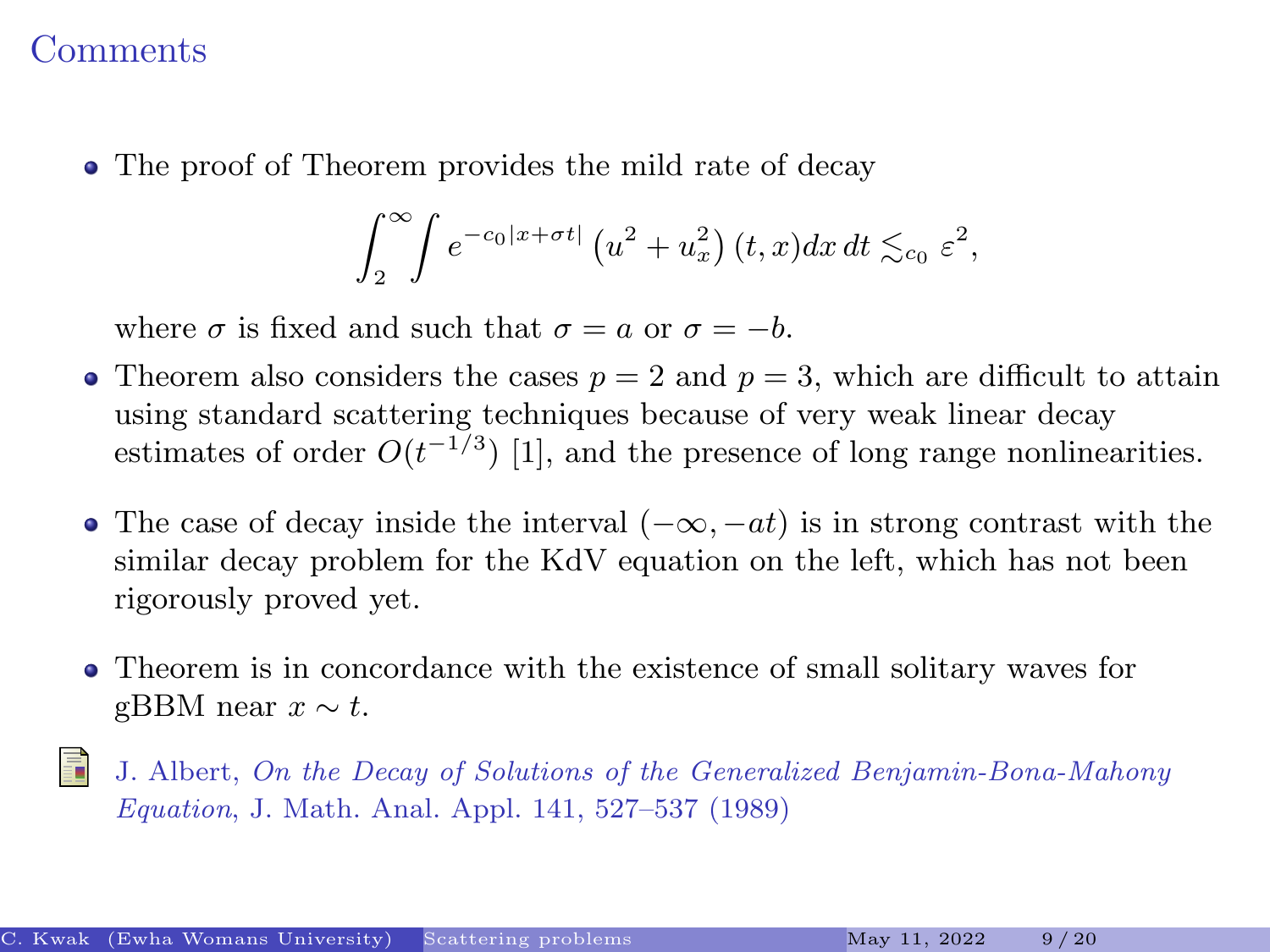## Plane wave

For the linear flow associated to gBBM equation, recall the well-known notion of plane wave.

Definition - Plane wave and plane wave region

Let  $k, w \in \mathbb{R}$ . We say that

$$
u_{pw} = e^{i(kx - wt)}
$$

is a **plane wave** if there exists  $w = w(k)$  such that  $u_{pw}$  solves the linear gBBM equation.

The quantity  $w'(k)$  (if exists) is called the *group velocity*, and the set of rays

 $\{(t, w'(k)t) \in [1, \infty) \times \mathbb{R} : k \in \mathbb{R}\},\$ 

is denoted by  $PW$ , or plane wave region.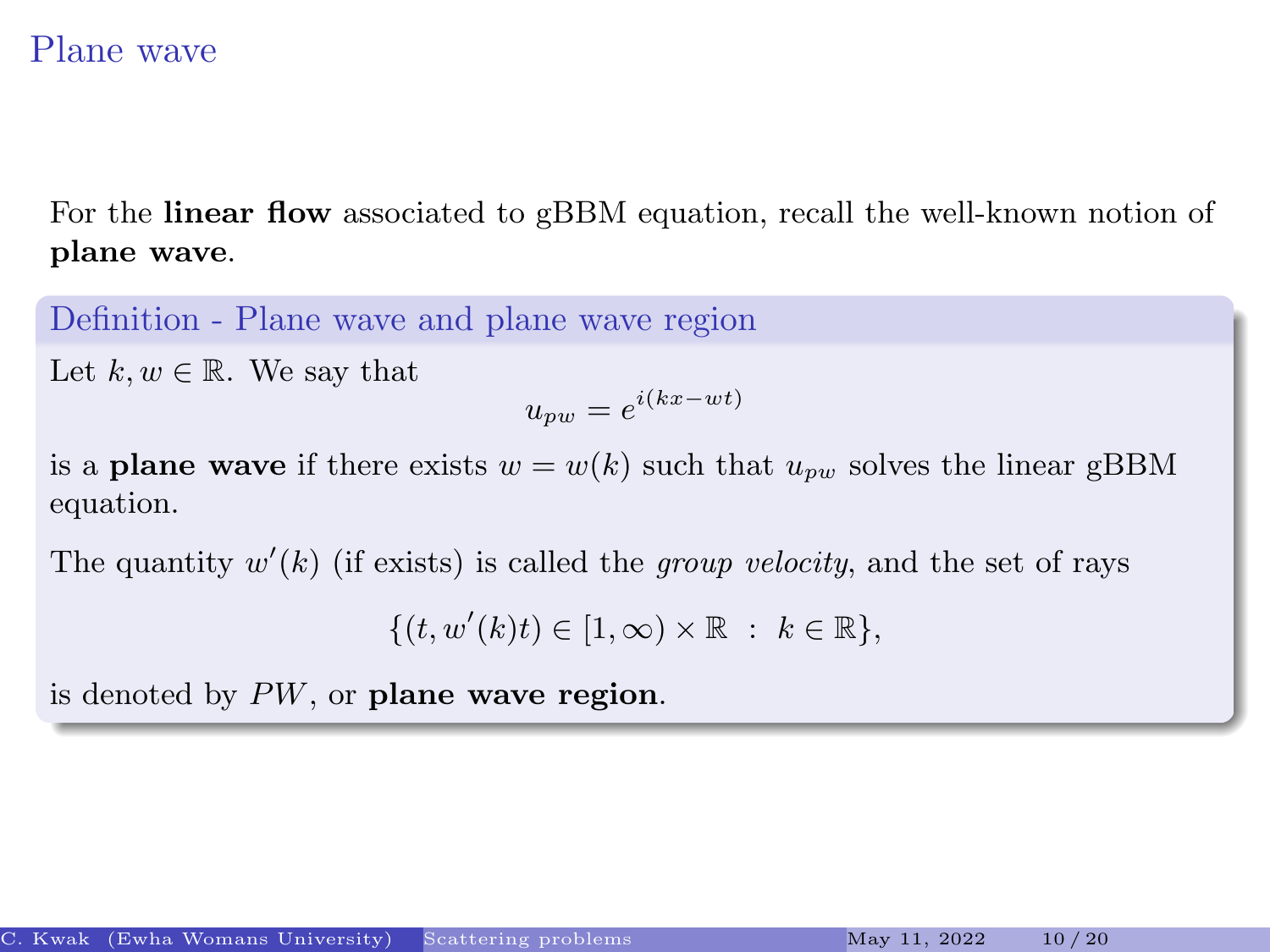vs. KdV

A direct computation gives



Figure: Left. Decay of BBM solution holds true in the exterior region outside a cone, while all linear plane waves  $(PW)$  stay in the interior of the cone. Right. Decay of KdV solution holds true in the exterior region outside a cone, while all linear plane waves (PW) stay in the left portion of space-time plane.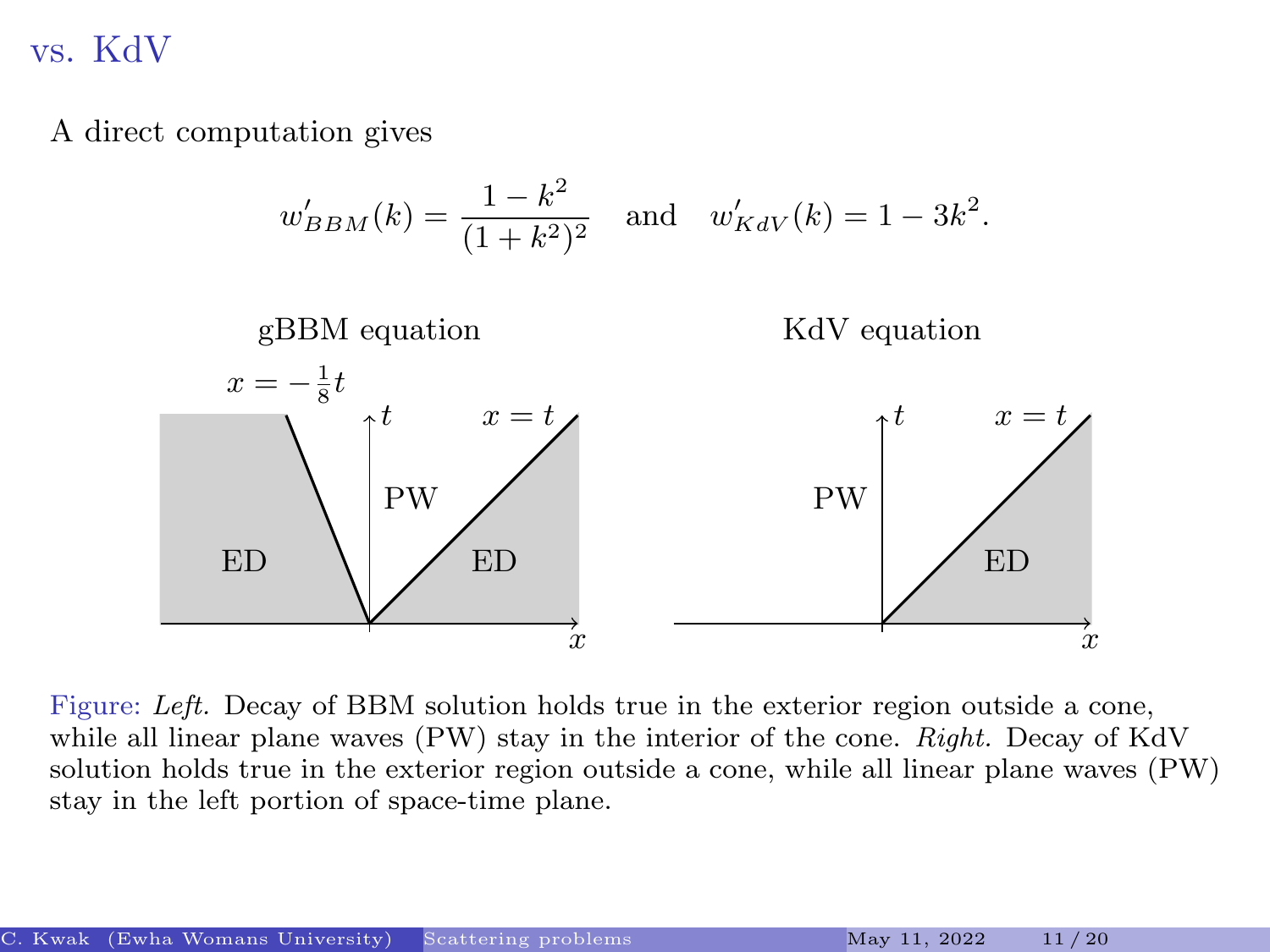## Remarks

- There are no small solitary waves of speed greater than b and less than  $-a$ .
- Small energy of solutions seems be concentrated on PW, as  $t \to \infty$ .
- (modified) Scattering is expected to occur in PW, if exists. See Germain-Pusateri-Rousset(2016) and Harrop-Griffiths(2016)
- P. Germain, F. Pusateri and F. Rousset, Asymptotic stability of solitons for mKdV, Advances in Math. 299 (2016) 272–330.
- B. Harrop-Griffiths, Long time behavior of solutions to the mKdV, Comm. Partial Differential Equations 41 (2016) no. 2 282–317.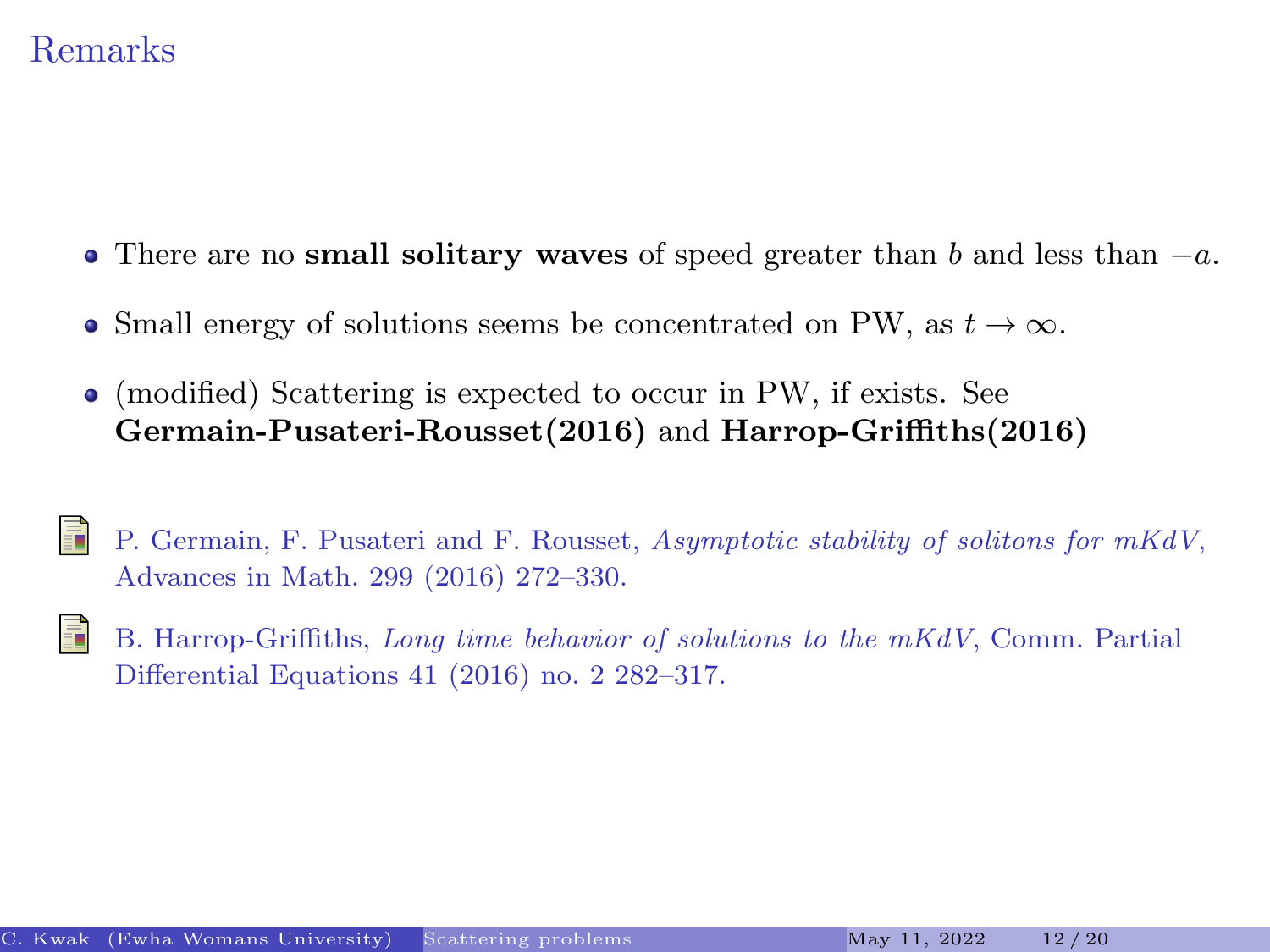## Speed one and breather solutions

## Speed one and breather solutions

We shall say that a *nontrivial* global strong solution  $u = u(t, x)$  is a zero-speed solution if it satisfies

$$
\limsup_{t \to +\infty} ||u(t)||_{L^2(I)} > 0,
$$
\n(1)

for any compact set  $I \subset \mathbb{R}$ . On the other hand, if u is *periodic* in time, we shall say that  $u$  is a *breather* solution. We shall say that a *nontrivial* global strong solution  $u = u(t, x)$  is a speed one solution if  $u(t, \cdot - t)$  is a zero speed solution.

- A breather is always a zero-speed solution, but the opposite is not true in general
- (BBM) solitary waves are not speed one solutions

### Goal

No speed one (non-decaying) solutions for (BBM)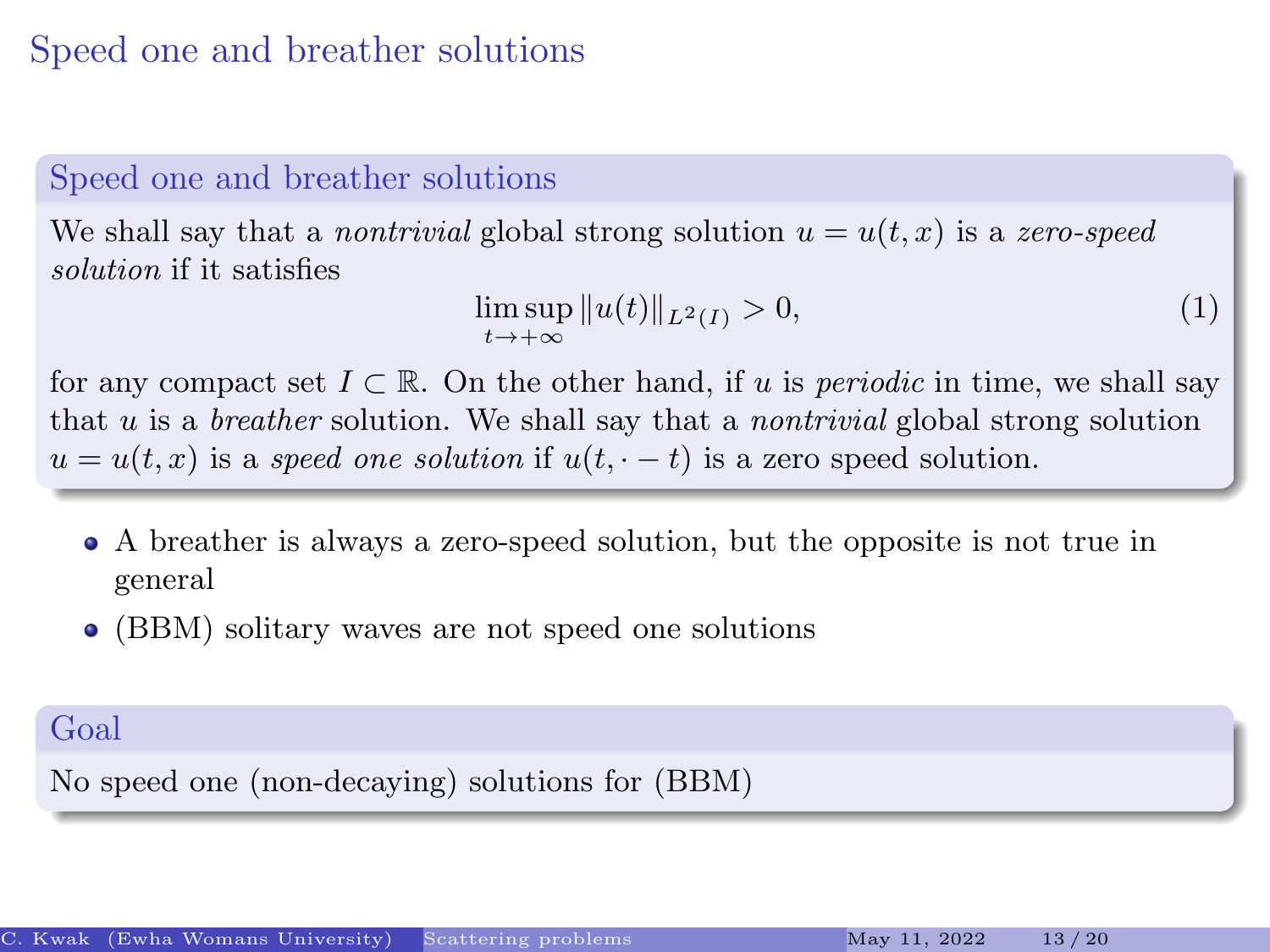## Main theorems

Let  $b \in (0, 1)$ , and  $J_b(t)$  be an interval in space defined by

$$
J_b(t) := \left(t - \frac{t^b}{\log t}, t + \frac{t^b}{\log t}\right), \qquad |t| \ge 2
$$

for any  $C > 0, 0 \le b < 1$  and  $t > 2$ .

 $J_b(t)$  is centered around the line  $x = t$ 

#### Theorem 2 (Alejo-Cortez-K.-Muñoz 21')

Let  $u \in C(\mathbb{R}, H^1) \cap L^{\infty}(\mathbb{R}, L^1)$  be a solution of (BBM), no size condition required. Then

$$
\lim_{t \to \infty} ||u(t)||_{H^1(J_{1/2}(t))} = 0.
$$
\n(2)

In particular, u cannot be a speed one solution.

M. A. Alejo, M. F. Cortez, C. Kwak and C. Muñoz, On the Dynamics of Zero-Speed Solutions for Camassa–Holm-Type Equations, Int. Math. Res. Not. IMRN 2021, no. 9, 6543–6585.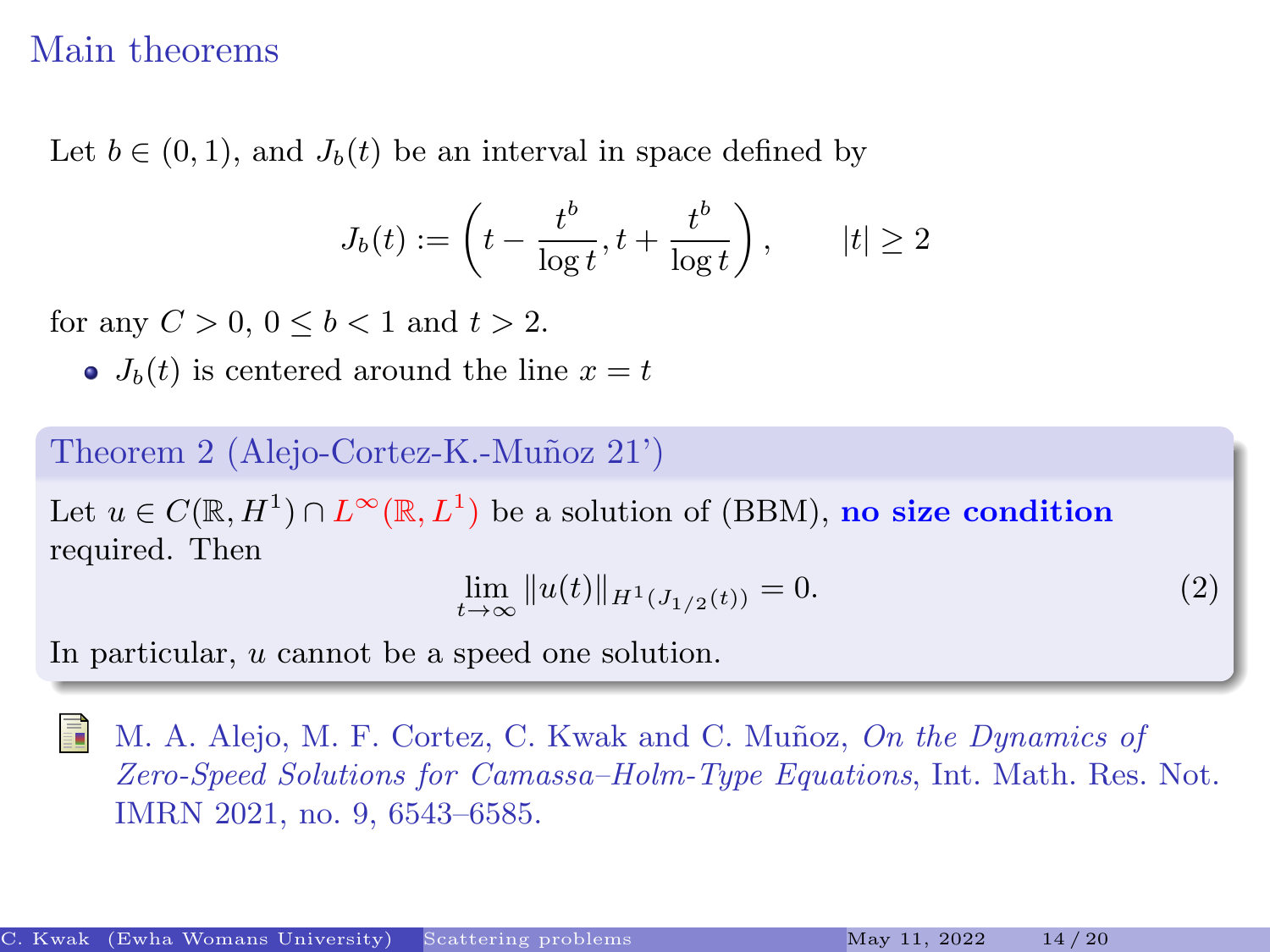## Linearly dominated region



Figure: Graphic description of Theorems. The set  $\mathcal Z$  represents the space region of size  $\sim t^{1/2-}$  where the solution converges to zero in  $H^1$  norm (Theorem 2). The thick line above  $\mathcal Z$  represents  $J_{1/2}(t)$ . S stands for the solitonic region, where solitons belong (small solitons have speeds  $c \sim 1^+$ ). Under a small data condition, the exterior region  $I_{ext}(t)$  has no mass at infinity in time (Theorem 1). Large solitons may exist in the white region  $x < 0$ , moving to the left, in the cases p even.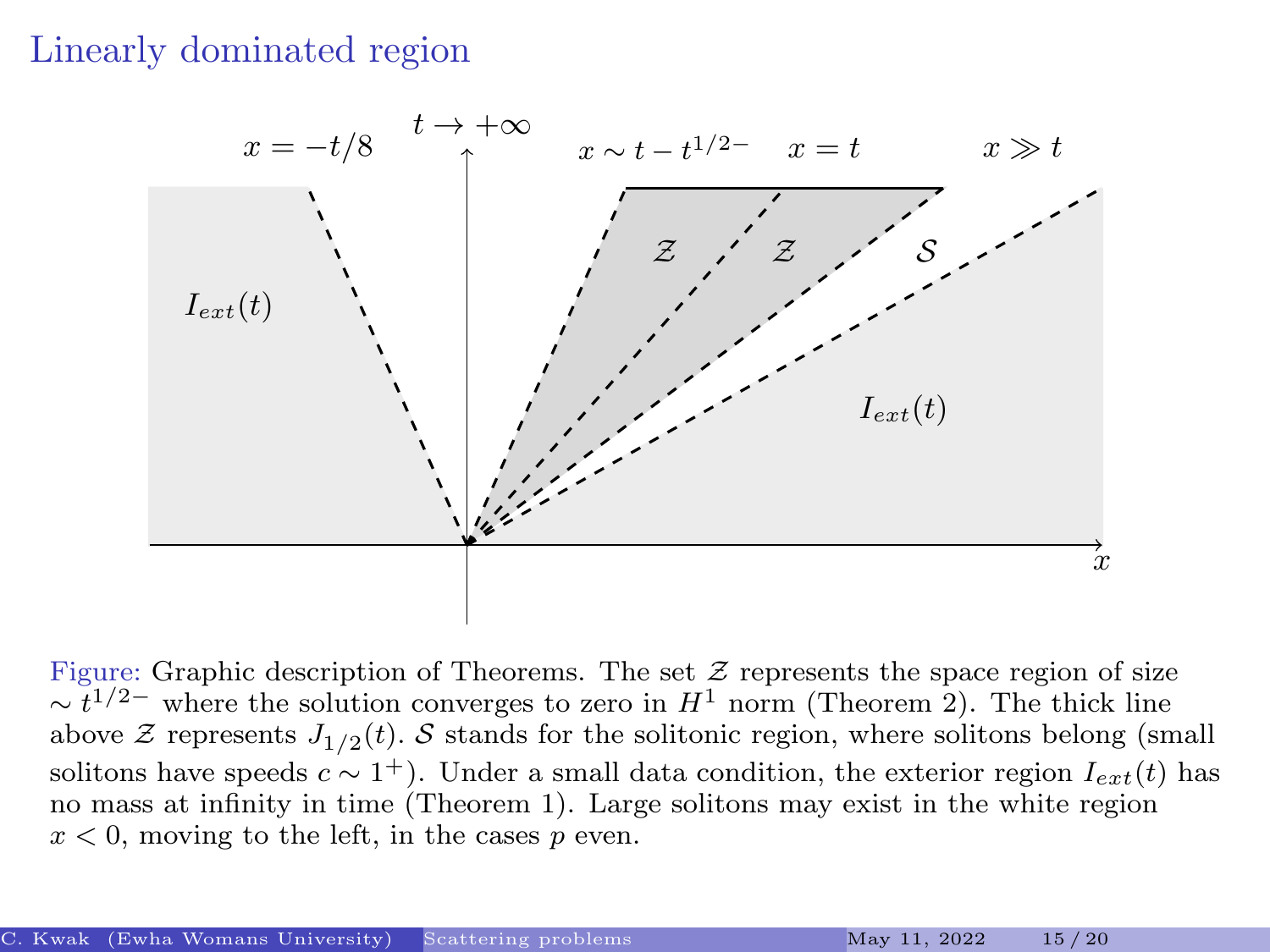### Non-existence of breathers

Nonexistence of breathers for (gBBM) with  $p = 2k, k = 1, 2, ...$  (even power nonlinearities), around  $x = t$ , under the condition  $xu(t, \cdot - t) \in L^1$ 

- Assume that  $v(t, x) := u(t, t t)$  is periodic in time and nontrivial.
- v solves  $\partial_t v + \partial_x (1 \partial_x^2)^{-1} (\partial_x^2 v + v^{2k}), k = 1, 2, ...$
- A direct computation gives

$$
\frac{d}{dt}\int xv = \frac{d}{dt}\int x(v - v_{xx}) = \int v^{2k} > 0.
$$

 $\bullet$  v cannot be periodic in time due to the non-triviality of v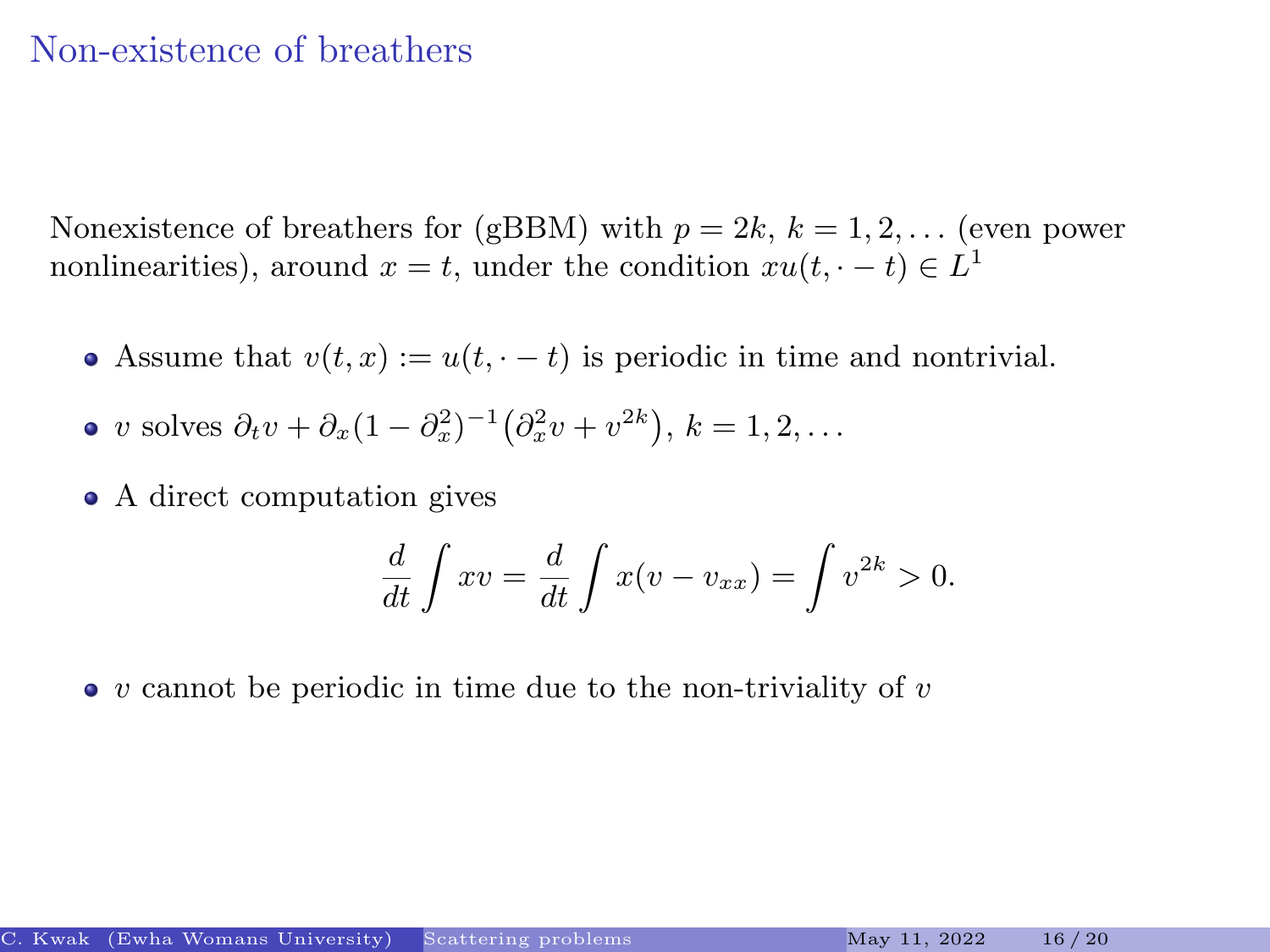## Non-existence of breathers

Nonexistence of breathers for (BBM), around  $x = 0$ , under some particular condition of initial data. Assume either:

(1) Positive mean condition:

$$
\int u_0\geq 0,
$$

or

(2) Smallness and restricted negative mean condition:

$$
-E[u_0] \le \int u_0 \le 0,
$$

and

$$
\sup_{t \in \mathbb{R}} \|u(t)\|_{H^1} = \epsilon_0 < \frac{3}{2C_3},
$$

where  $C_3$  is the Gagliardo-Nirenberg constant  $(H^1 \hookrightarrow L^3)$ , that is,  $C_3$  satisfies

$$
||u||_{L^{3}}^{3} \leq C_{3}||u||_{L^{2}}^{\frac{5}{2}}||u_{x}||_{L^{2}}^{\frac{1}{2}}.
$$

and where  $E[u_0] = E[u](t=0)$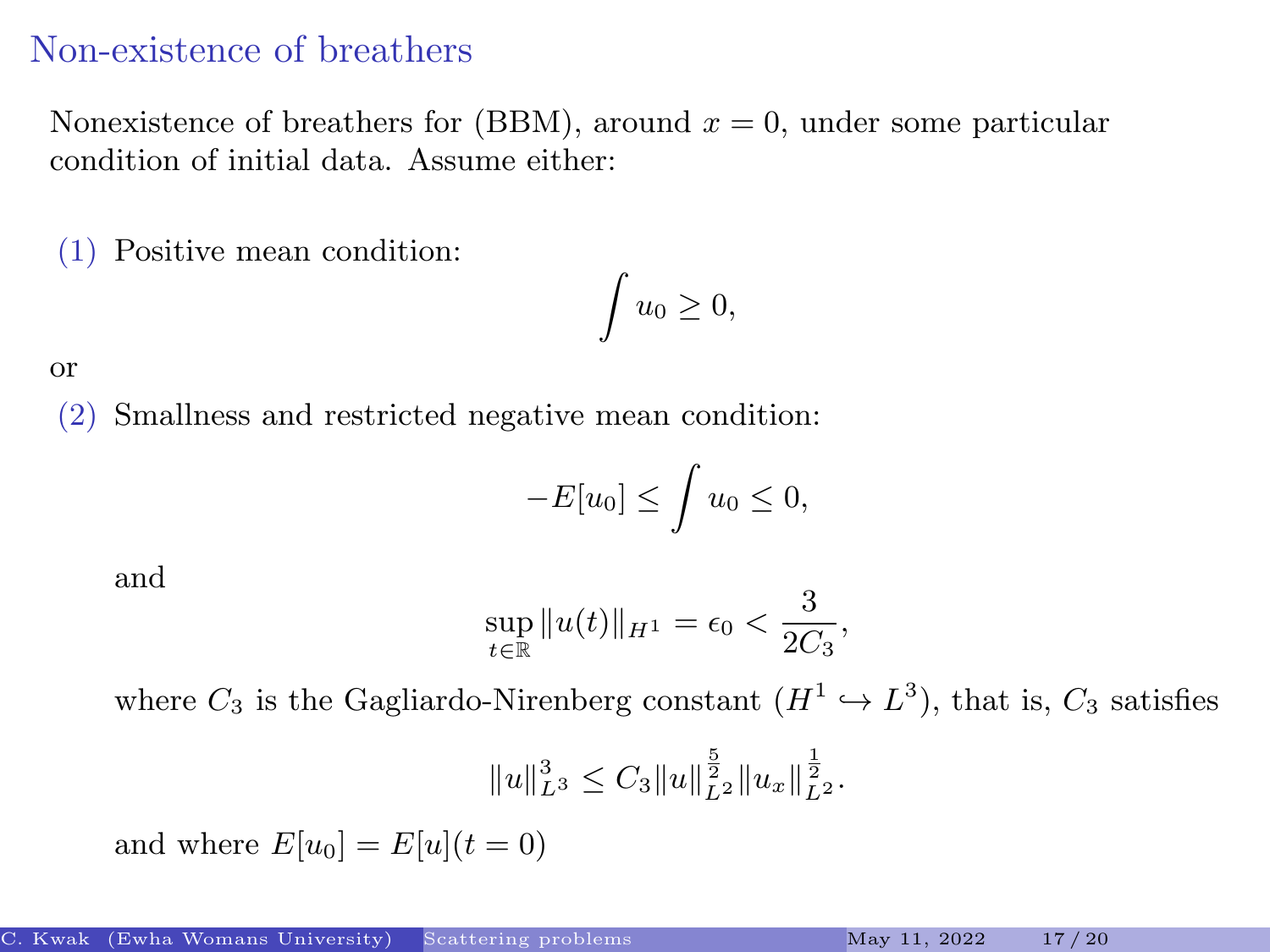# About the proofs: Decay via Virial functionals

The proof of previous theorems is based in the introduction of suitable virial identities [\[1,](#page-17-0) [2,](#page-17-1) [3\]](#page-17-2).

- <span id="page-17-0"></span>Y. Martel and F. Merle, A Liouville theorem for the critical generalized Korteweg-de Vries equation, J. Math. Pures Appl. (9) 79 (2000), no. 4, 339–425.
- <span id="page-17-2"></span><span id="page-17-1"></span>量 Y. Martel and F. Merle, Asymptotic stability of solitons for subcritical generalized  $KdV$  equations, Arch. Ration. Mech. Anal. **157** (2001), no. 3, 219–254.
	- F. Merle and P. Raphaël, The blow-up dynamic and upper bound on the blow-up rate for critical nonlinear Schrödinger equation, Ann. of Math.  $(2)$  161 (2005), no. 1, 157–222.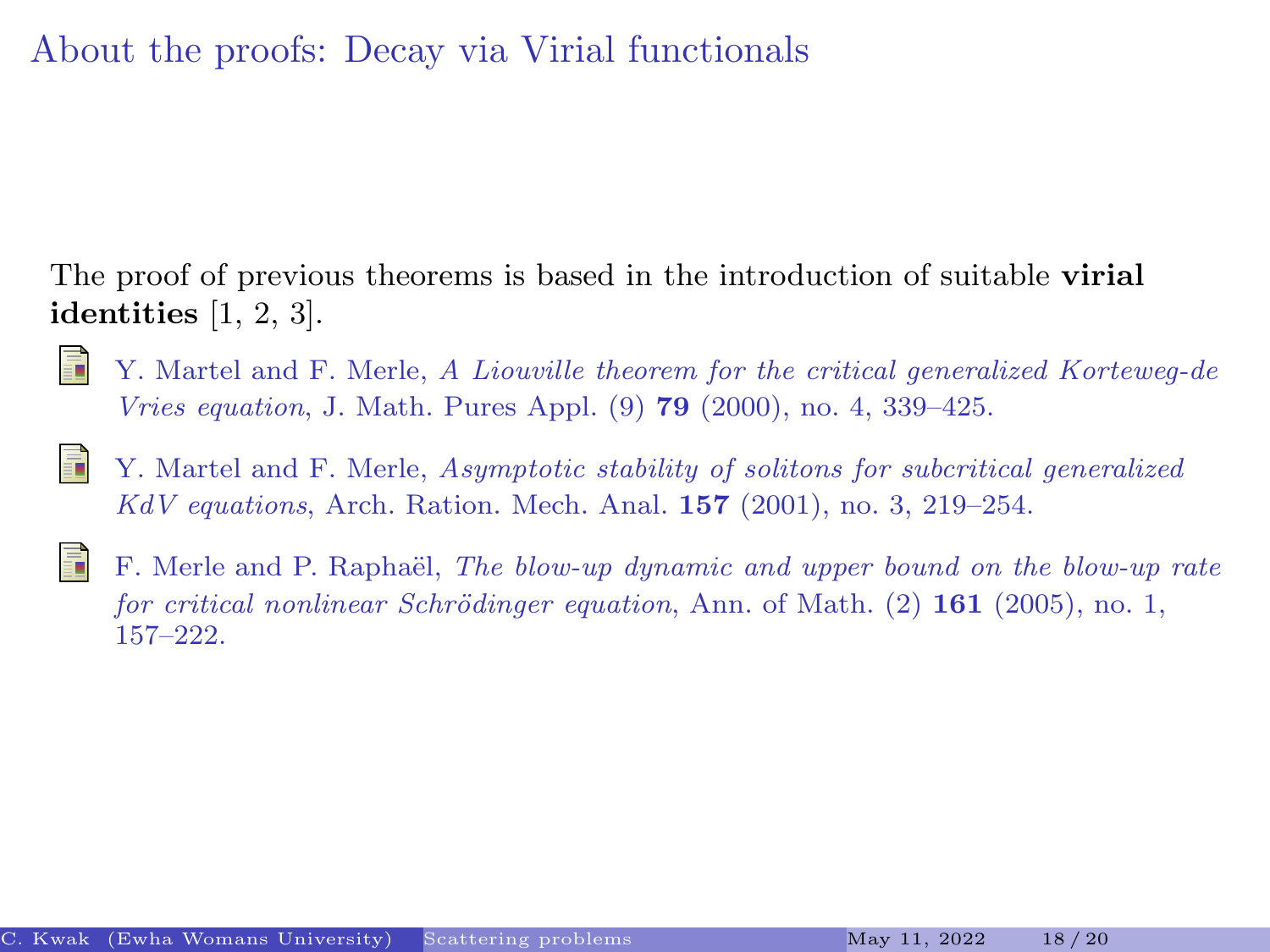## Decay (in exterior region) via Virial functionals

The main virial term is given by the functional

$$
\mathcal{I}(t) := \frac{1}{2} \int \varphi \left( \frac{x + \sigma t}{L} \right) \left( u^2 + u_x^2 \right) (t, x) dx, \quad L \gg 1,
$$

where  $\varphi = \varphi(x)$  is a smooth and bounded function. Clearly, the functional  $\mathcal{I}(t)$  is well-defined for  $H^1$  functions.

Theorems follow if there is a parameter  $\alpha \in \mathbb{R}$  and  $d_0 > 0$  such that

$$
\frac{d}{dt}\mathcal{I}(t) \gtrsim_{d_0} \int e^{-\frac{d_0}{L}|x+\sigma t|} (u^2 + u_x^2)(t, x) dx.
$$

Localized energy estimates complete the proof:

$$
\mathcal{I}_{t_0}(t) := \frac{1}{2} \int \varphi \left( \frac{x + \sigma t_0 - \tilde{\sigma}(t_0 - t)}{L} \right) \left( u^2 + u_x^2 \right) (t, x) dx
$$

implies

$$
\limsup_{t \to \infty} \int \varphi \left( \frac{x - \sigma t}{L} \right) \left( u^2 + u_x^2 \right) (t, x) dx = 0.
$$